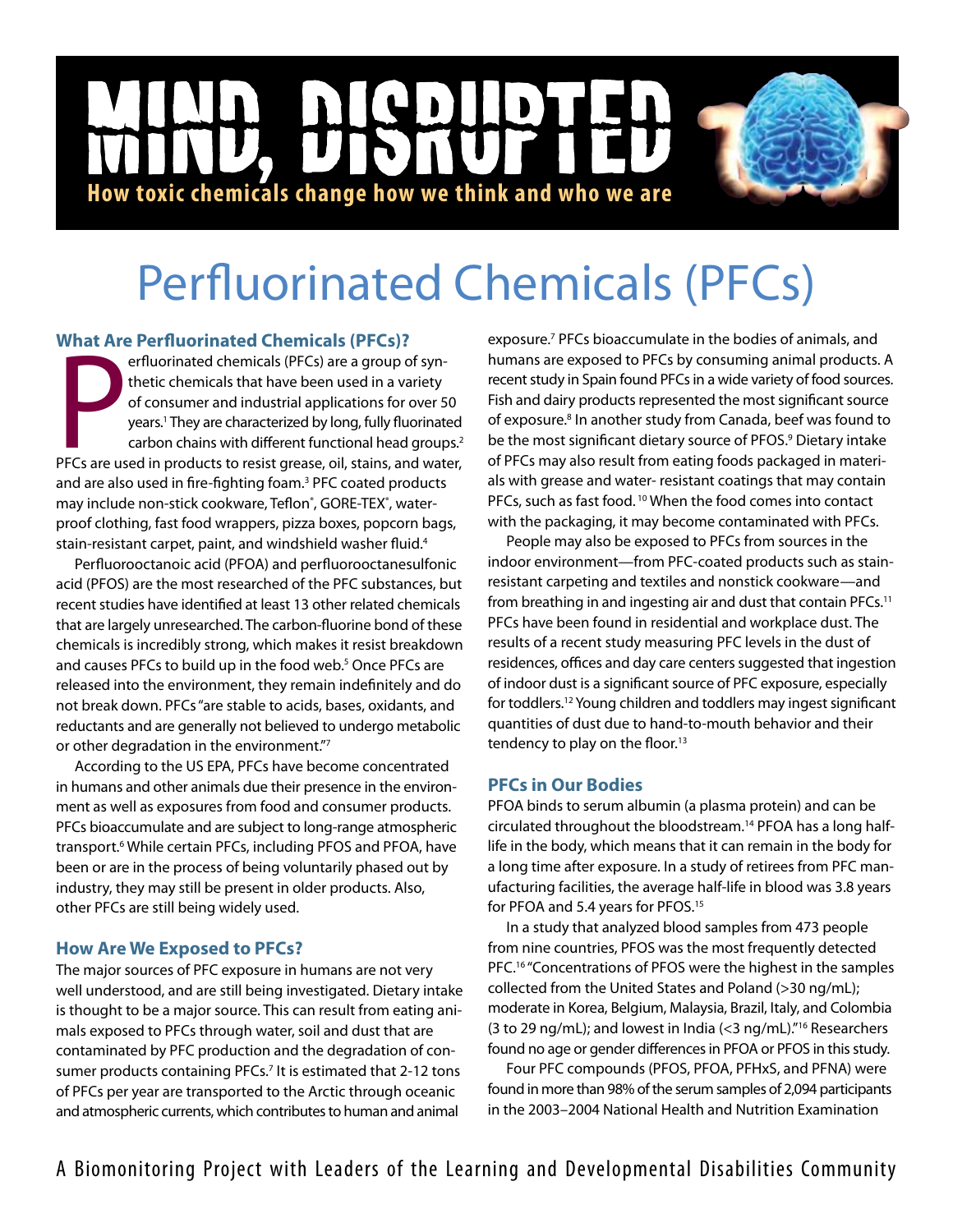Survey (NHANES), an ongoing study of the general U.S. population.17 Concentrations in the general population are typically in the low parts per billion (ng/mL) range. When compared to PFC levels in 1999–2000 NHANES participants, levels of PFOS, PFOA and PFHxS were significantly reduced, whereas PFNA levels were 100% higher. "The apparent reductions in concentrations of PFOS, PFOA, and PFHxS most likely are related to [voluntary] discontinuation of manufacturing processes for these chemicals in 2002.<sup>17</sup>

Studies have found PFCs in breast milk. A 2004 study of 45 breast milk samples from participants in Massachusetts found PFOS and PFOA in 100% and 98% of the samples, respectively.<sup>18</sup> Higher levels of PFOA were found in the breast milk of firsttime mothers.

#### **What does Exposure to PFCs Mean for Our Health?**

The presence of environmental chemicals in the human body does not necessarily imply that they are causing adverse health effects; however, environmental chemical exposures can and do affect human health. It is important to note that both the dosage and the timing of exposure have significant effect on any potential health outcome.

The following information is intended to inform the reader about the current state of knowledge on the health effects of perfluorinated chemicals, including both human and animals studies.

Research has linked PFCs to a range of health effects. A majority of research on PFCs has been conducted on animals. These studies should be viewed with some caution, as there are major differences in how PFCs behave in the bodies of some animals compared to humans, and in expression of proteins and other biological factors that lead to certain health outcomes.19 Specifically, rodents may be more susceptible to the effects of PFCs. Also, animals are often exposed higher levels of the chemical than humans. Still, animal toxicological studies have been found to be valuable in predicting human health impacts.<sup>20</sup> The number of human studies on the possible health effects of PFCs is increasing.

#### **Liver Toxicity**

Researchers have linked ingestion of PFCs to liver enlargement in non-human primates given high doses of PFOS.<sup>21</sup> PFC ingestion has also been associated with liver cancer in animal studies.<sup>22</sup>

#### **Developmental Toxicity**

In an animal study, high neonatal mortality rates were correlated with high levels of PFCs in the serum and liver.<sup>23</sup> Rat pups exposed to PFOS *in utero* had decreased body weight, developmental delays and decreased levels of thyroid hormones which are essential for normal growth and development.<sup>23,24</sup> PFOA and PFOS exposure *in utero* has also been linked to small reductions in birth weight in newborn humans at typical exposure levels for the U.S. population.<sup>25,26</sup>

Exposure of neonatal mice to PFOA and PFOS is linked to irreversible changes in the brain.<sup>27</sup> Adult mice that were exposed to PFOA and PFOS displayed decreased spontaneous behavior,

increased hyperactivity, and lack of habituation to a new environment.27

Although rat pups exposed to PFOA *in utero* were more likely to be smaller when they were born, they gained weight at a faster rate. As researchers stated, "recent results suggest that obesity and a number of organ specific abnormalities can be observed in these animals by 18 months of age."<sup>28</sup>

Furthermore, a recent animal study found that PFOA exposure was associated with abnormalities in mammary gland development.29 Researchers concluded that these abnormalities may play a role in the abnormal growth of young PFOAexposed mice.<sup>29</sup>

#### **Thyroid Hormone Disruption**

PFDA and PFOS have been shown to reduce levels of circulating thyroid hormones in animals.<sup>30,31</sup> A study of factory workers exposed to PFCs showed the most highly exposed male workers had higher triiodothyronine (T3) levels. These workers had serum PFC concentrations in the parts per million range. $32$ 

#### **Estrogenic Effects**

Male rats exposed to PFOA for 14 days experienced a decrease in testicular testosterone and an increase in serum estradiol.<sup>33</sup> However, exposure of Cynomulgus monkeys to ammonium perfluorooctanoate did not result in a decrease in testosterone or an increase in estradiol. Monkeys in the study all had serum PFOA concentrations above 10 ppm  $(\mu q/mL)$ .<sup>34</sup> PFC exposure has also been associated with abnormal enlargement of Leydig cells (cells in the testes that secrete testosterone) and Leydig cell adenomas (benign tumors).35 This raises concern because abnormal enlargement of Leydig cells is common in infertile men.<sup>36</sup>

#### **Infertility**

A recent UCLA study found that women with higher serum levels of PFOA and PFOS have increased risk of infertility. Women who required greater than 12 months to achieve pregnancy had median PFOS concentrations of 38.3±13.0 (ng/ml plasma), while women who achieved pregnancy in less than one month had median concentrations of 35.5±12.8 (ng/ml plasma). A similar trend was seen for PFOA concentrations, with concentrations of 6.3±2.7 (ng/ml plasma) and 5.6±2.6 (ng/ml plasma) respectively. Women in the higher PFC category were also more likely to have irregular menstrual cycles.<sup>37</sup>

In men, high combined levels of PFCs may also affect semen quality. In a recent Danish study, young men with high combined levels of PFOS and PFOA had less than half the number of normal sperm than men with low levels of PFOA and PFOS.<sup>38</sup> The concentrations of PFCs in the study participants were similar to concentrations seen in the U.S. population.<sup>38</sup> Men with lower sperm quality have a harder time conceiving children.<sup>39</sup>

#### **Cancer**

Workers in a PFOS manufacturing facility experienced increased rates of bladder cancer, though findings are limited by small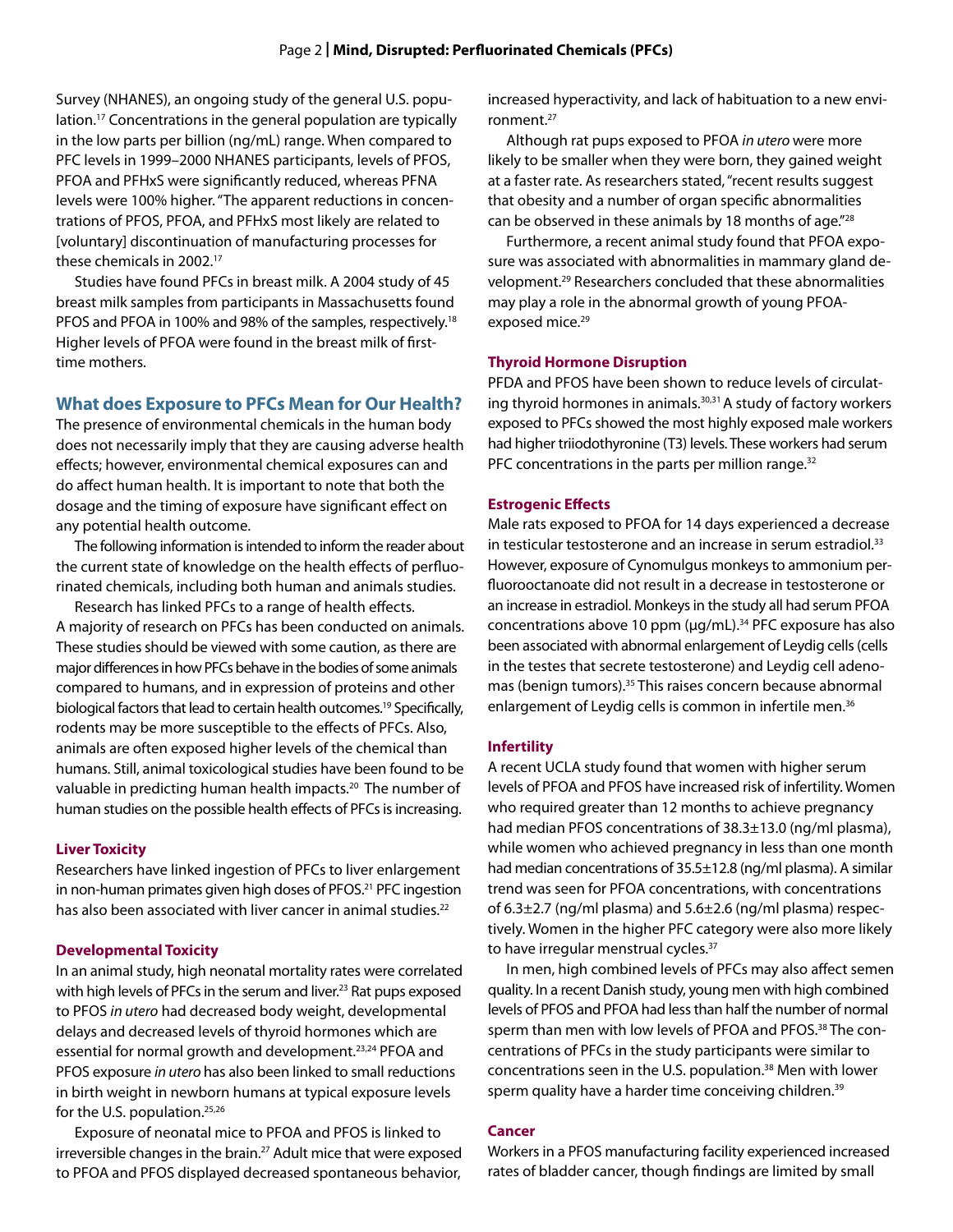#### **Reducing Your Exposure**

You can prevent or minimize exposure to PFCs in the following ways:

- Minimize packaged food and greasy fast foods in your diet. These can be held in containers that are coated with PFCs to keep grease from soaking through the packaging, including french fry boxes, pizza boxes and microwave popcorn bags.<sup>52</sup>
- When purchasing furniture or carpet, decline optional treatments for stain and dirt resistance, and find products that have not been pre-treated with chemicals by questioning the retailers.<sup>52</sup> Most of these chemical treatments contain PFCs that might contaminate your home and family.
- Avoid buying clothing that bears a Teflon label or other indication that it has been coated for water, stain, or dirt repellency.<sup>52</sup> Many of these coatings are PFCs.
- Phase out the use of Teflon and other non-stick cookware and other equipment that is heated in your home. When heated to high temperatures, Teflon and products with other non-stick PFC coatings may emit fumes that can be harmful.<sup>52</sup>
- • Avoid buying cosmetics and other personal care products with the phrase "fluoro" or "perfluoro" on the ingredient list.<sup>52</sup> Products that may contain PFCs include lotions, pressed powders, nail polish, and shaving cream.

numbers. The most highly exposed workers had serum PFOS concentrations between 1-2 ppm ( $\mu$ g/mL).<sup>40</sup> In another study of workers exposed to PFOA, risk of prostate cancer was associated with length of employment (length of exposure). Serum PFC concentrations were not measured in this study.<sup>41</sup>

#### **Immune System Effects**

After mice were exposed to PFOA in one study, they had reduced production of lymphocytes (immune system cells) by both the spleen and the thymus.<sup>42,43</sup> PFOA has also been shown to suppress the humoral immune response (immunity that is mediated by antibodies secreted by B cells) in both *in vivo* and *ex vivo*  systems.44 This may decrease the body's ability to respond to bacterial invasion and infection.

Exposure to PFOA may also enhance the immune response to environmental allergens, which increases the severity of allergies.45

#### **Cholesterol**

A handful of studies have shown an association between concentrations of certain PFCs in blood and increased cholesterol, and specifically low density lipoproteins, in humans. While

these studies are not able to show a cause-and-effect relationship, they have found a similar pattern in the general U.S. population,46 in community residents who were exposed to higher levels of PFOA through drinking water,<sup>47</sup> and in workers in manufacturing facilities that use PFCs.<sup>48</sup>

#### **Regulations for PFCs**

PFOS has been classified as very persistent, very bioaccumulative and toxic by the European Commission's Scientific Committee on Health and Environmental Risks (SCHER).<sup>49</sup> In May 2009, PFOS and PFOSF were added to the international Stockholm Convention on Persistent Organic Pollutants (POPs), a global, legally binding treaty, albeit with exemptions for certain uses. The European Union has restricted the use of PFOS and is considering the risks of PFOA exposure.49

In Canada, PFOS was added to the list of toxic substances under the Canadian Environmental Protection Act, prohibiting the use, sale and manufacture of PFOS and items containing PFOS.<sup>50</sup>

New York has proposed a statewide purchasing policy that would restrict the purchase of products containing toxic substance, including perfluorinated compounds.<sup>51</sup>

#### **Endnotes**

- 1 Bjorklund JA, Thuresson K, & De Wit CA. 2009. Perfluoroalkyl compounds (PFCs) in indoor dust: Concentrations, human exposure estimates, and sources. *Environmental Science and Technology* 43: 2276-2281.
- 2 Fromme H, Tittlemier SA, Volkel W, Wilhelm M, & Twardella D. 2009. Perfluorinated compounds – Exposure assessment for the general population in western countries. *International Journal of Hygiene and Environmental Health* 212: 239-270.
- 3 Minnesota Department of Health. 2009. Perflorochemicals and health. Available: *www.health.state.mn.us/divs/eh/hazardous/topics/pfcshealth.html*
- 4 Environmental Working Group. 2003. PFCs: Global contaminants. Available: *www.ewg.org/pfc-manufacturers*
- 5 Kissa E. 2001. Fluorinated surfactants and repellants  $(2<sup>nd</sup> ed)$ . New York: Marcel Dekker, Inc.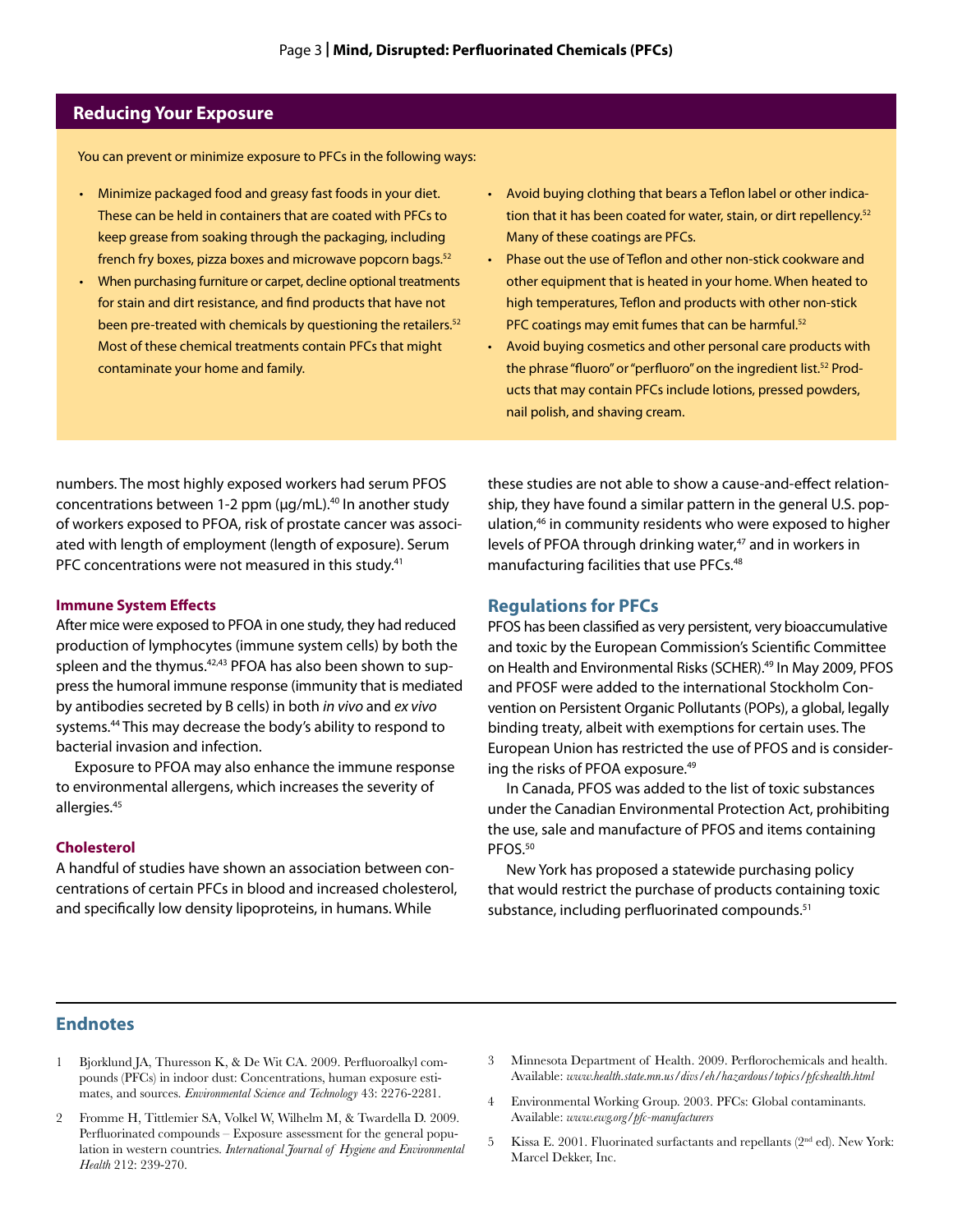#### Page 4 **| Mind, Disrupted: Perfluorinated Chemicals (PFCs)**

- 6 US EPA. 2009. Long-chain perfluorinated chemicals (PFCs) Action Plan. Available: *www.epa.gov/oppt/existingchemicals/pubs/pfcs\_action\_ plan1230\_09.pdf*
- 7 Prevedouros K, Cousins IT, Buck RC, Korzeniowski SH. 2006. Sources, fate, and transport of perfluorocarboxylates. *Environmental Science and Technology,* 40(1): 32-44.
- 8 Ericson I, Cid R, Nadal M, Van Bavel B, Lindstrom G, Domingo J. 2008. Human Exposure to Perfluorinated Chemicals through the Diet: Intake of Perfluorinated Compounds in Foods from the Catalan (Spain) Market. *J. Agric. Food Chem* 56, 1787–1794.
- 9 Tittlemier S, Pepper K, Seymour C, Moisey J, Bronson R, Cao XL, Dabeki RW. 2007. Dietary exposure of Canadians to perfluorinated carboxylates and perfluoroctane sulfanate via consumption of meat, fish, fast foods, and food items prepared in their packaging. Journal of *Agricultural and Food Chemistry* 55: 3203-3210.
- 10 Begley TH, White K, Honigfort P, Twaroski ML, Neches R., Walker RA. 2005. Perfluorochemicals: Potential sources of and migration from food packaging. *Food Addit Contam* 22, 1023-1031.
- 11 Washburn ST, Bingman TS, Braithwaite SK, Buck RC, Buxton LW, Clewell HJ, Haroun LA, Kester JE, Rickard RW, Shipp AM. 2005. Exposure assessment and risk characterization for perfluorooctanoate in selected consumer articles. *Environ Sci Technol* 39: 3904-3910
- 12 Bjorklund JA, Thuresson K, De Wit CA. 2009. Perfluoroalkyl compounds (PFCs) in indoor dust: Concentrations, human exposure estimates, and sources. *Environmental Science and Technology* 43: 2276-2281.
- 13 US EPA. 2008. Child specific exposure factors handbook. Available: *http://cfpub.epa.gov/ncea/CFM/recordisplay.cfm?deid=199243*
- 14 Han X, Snow TA, Kemper RA, Jepson GW. 2003. Binding of perfluorooctanoic acid to rat and human plasma proteins. *Chem. Res. Toxicol* 16: 775–781.
- 15 Olsen GW, Burris JM, Ehresman DJ, Froehlich JW, Seacat AM, Butenhoff JL, Zobel LR. 2007. Half-life of serum elimination of perfluorooctanesulfonate, perfluorohexanesulfonate, and perfluorooctanoate in retired fluorochemical production workers. *Environ Health Perspect* **115**: 1298–1305.
- 16 Kannan K, Corsolini S, Falandysz J, Fillmann K, Kumar KS, Loganathan BG, Mohd MA, Olivero J, Van Wouwe N, Yang JH, Aldous KM. Perfluorooctanesulfonate and related fluorochemicals in human blood from several countries. *Environ Sci Technol* **38**: 4489–4495.
- 17 Calafat AM, Wong LY, Kuklenyik Z, Reidy JA, Needham LL. 2007. Polyfluoroalkyl chemicals in the US population: Data from the National Health and Nutrition Examination Survey (NHANES) 2003-2004 and comparisons with NHANES 1999-2000. *Environmental Health Perspectives* 115(11): 1596-1602.
- 18 Tao L, Kannan K, Wong CM, Arcaro KF, Butenhoff JL. 2008. Perfluorinated compounds in human milk from Massachusetts USA. *Environmental Science and Technology* 42: 3096-3101.
- 19 Lau C, Anitole K, Hodes C, Lai D, Pfahles-Hutchens A, Seed J. 2007. Perfluoroalkyl acids: a review of monitoring and toxicological findings. *Toxicol Sci* 99(2):366-394.
- 20 National Research Council. 2004. Intentional human dosing studies for EPA regulatory purposes: Scientific and regulatory issues. Available: *http://books.nap.edu/catalog.php?record\_id=10927*
- 21 Seacat AM, Thomford PJ, Hansen KJ, Olsen GW, Case MT, Butenhoff JL. 2002. Subchronic toxicity studies on perfluorooctanesulfonate potassium salt in cynomolgus monkeys. *Toxicol Sci* 68: 249–264.
- 22 3M Company. 2002. 104-Week dietary chronic toxicity and carcinogenicity study with perfluorooctane sulfonic acid potassium salt (PFOS; T-6295) in rats. Final Report. 3M Company, St. Paul, MN. January 2, 2002. US EPA Administrative Record, AR-226-0956.
- 23 Lau C, Thibodeaux JR, Hanson RG, Rogers JM, Grey BE, Stanton ME, Butenhoff JL, Stevenson LA. 2003. Exposure to perfluorooctane sulfonate during pregnancy in rat and mouse. II. Postnatal evaluation. *Toxicol Sci* 74, 382–392.
- 24 Luebker DJ, Case MT, York RG, Moore JA, Hansen KJ, Butenhoff JL. 2005. Two-generation reproduction and cross-foster studies of perfluorooctanesulfonate (PFOS) in rats. *Toxicology* 215: 126–148.
- 25 Apelberg BJ, Witter FR, Herbstman JB, Calafat A M, Halden RU, Needham LL, Goldman LR. 2007. Cord serum concentrations of perfluorooctanesulfonate (PFOS) and perfluorooctanoate (PFOA) in relation to weight and size at birth. *Environmental Health Perspectives* 115: 1670–1676.
- 26 Fei C, McLaughlin JK, Tarone RE, Olsen J. 2008. Fetal growth indicators and perfluorinated chemicals: A study in the Danish National Birth Cohort. *American Journal of Epidemiology* 168: 66-72.
- 27 Johansson N, Fredricksson A, Erikson P. 2008. Neonatal exposure to perfluorooctane sulfonate (PFOS) and perfluorooctanocic acid (PFOA) causes neurobehavioral defects in adult mice. Neurotoxicology 29(1): 160-169.
- 28 Fenton SE, Lau C, Hines EP, Thibodeaux JR, White SS. 2007. Longterm health effects of PFOA after prenatal and lactational exposure in mice. *Toxicologist* 96: 12.
- 29 White SS, Calafat AM, Kuklenyik Z, Villanueva L, Zehr RD, Helfant L, Strynar MJ, Lindstrom AB, Thibodeaux JR, Wood C, Fenten S. 2007. Gestational PFOA exposure of mice is associated with altered mammary gland development in dams and female offspring. *Toxicol Sci* 96, 133–144.
- 30 Gutshall DM, Pilcher GD, Langley AE. 1989. Mechanism of the serum thyroid hormone lowering effect of perfluoro-n-decanoic acid (PFDA) in rats. *J Toxicol Environ Health* 28: 53–65.
- 31 Chang SC, Thibodeaux JR, Eastvold ML, Ehresman DJ, Bjork J, Froehlich JW, Lau CS, Singh RJ, Wallace KB, Butenhoff JL. 2007. Negative bias from analog methods used in the analysis of free thyroxine in rat serum containing perfluorooctanesulfonate (PFOS). *Toxicology* 234: 21–33.
- 32 Olsen, GW, Burris JM, Burlew MM, Mandel JH. 2003. Epidemiologic Assessment of Worker Serum Perfluorooctanesulfonate (PFOS) and Perfluorooctanoate (PFOA) Concentrations and Medical Surveillance Examinations. JOEM. 45(3):260-270
- 33 Bookstaff RC, Moore RW, Ingall GB, Peterson RE. 1990. Androgenic deficiency in male rats treated with perfluorodecanoic acid. *Toxicol Appl Pharmacol* 104: 322–333.
- 34 Butenhoff J, Costa G, Elcombe C, Farrar D, Hansen K, Iwai H, Jung R, Kennedy Jr. G, Olsen G, Thomford P. 2002. Toxicity of ammonium perfluorooctanoate in male cynomolgus monkeys after oral dosing for 6 months. *Toxicol Sci* 69: 244-257.
- 35 Biegel LB, Liu RCM, Hurtt ME, Cook JC. 1995. Effects of ammonium perfluorooctanoate on Leydig cell function: in vitro, in vivo and ex vivo studies. *Toxicology and Applied Pharmacology* 134: 18–25.
- 36 Holm M, Rajpert-De Meyts E, Andersson AM, Skakkebaek NE. 2003. Leydig cell micronodules are a common finding in testicular biopsies from men with impaired spermatogenesis and are associated with decreased testosterone⁄ LH ratio. *Journal of Pathology* 199: 378–386.
- 37 Fei C, McLaughlin JK, Lipworth L, Olsen J. 2009. Maternal levels of perfluorinated chemicals and subfecundity. *Human Reproduction* 1(1): 1-6.
- 38 Joensen UN, Bossi R, Leffers H, Jensen AA, Skakkebaek NE, & Jorgensen N. 2009. Do perfluoroalkyl compounds impair human semen quality? *Environmental Health Perspectives* 117(6): 923-927.
- 39 Bonde JPE, Ernst E, Jensen TK, Hjollund NHI, Kolstad H, Henriksen TB, Scheike T, Giwercman A, Olsen J, Skakkebaek NE. 1998. Relation between semen quality and fertility: a population based study of 430 first-pregnancy planners. *The Lancet* 52(9135): 1172-1177.